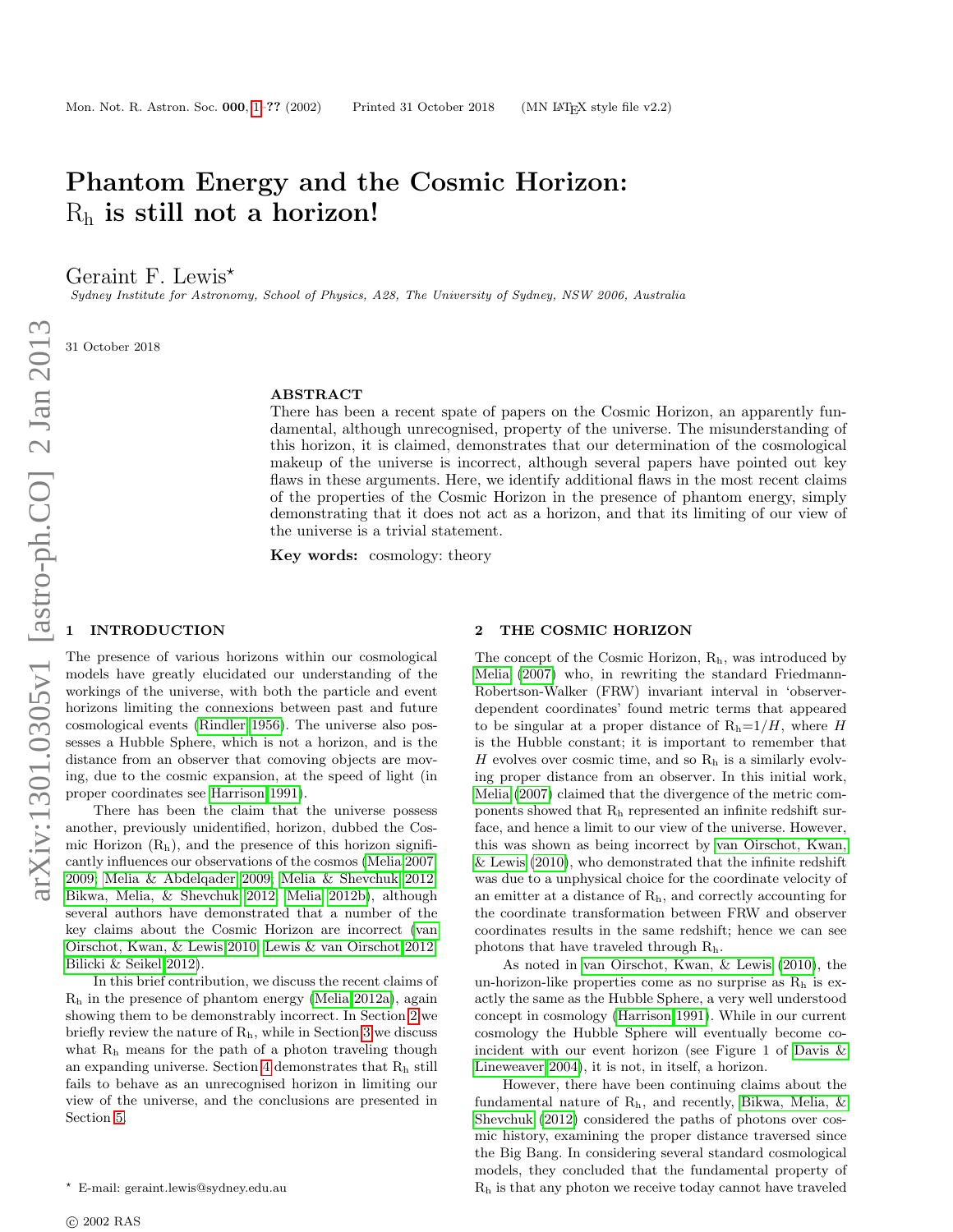# 2 Geraint F. Lewis

from a distance greater than R<sup>h</sup> today. However, this was also shown to be incorrect by [Lewis & van Oirschot](#page-2-3) [\(2012\)](#page-2-3) who demonstrated that R<sup>h</sup> does not have to continuously grow or asymptote to a particular distance, and that if dark energy is actually of the form of phantom energy (with an equation of state of  $\omega < -1$ ), then R<sub>h</sub> can decrease. Hence, light rays arriving at an observer can have travelled from a larger proper distance than R<sup>h</sup> today (see Figure 3 of [Lewis](#page-2-3) [& van Oirschot 2012\)](#page-2-3).

The question of the influence of phantom energy on  $R_h$ was revisited in [Melia](#page-3-6) [\(2012a\)](#page-3-6), who again redefined the cosmological properties of this Cosmic Horizon, concluding two key features of the photon paths should reassure us of its fundamental importance. These are that;

"The most important feature of these curves is that none of those actually reaching us [today] ever attain a proper distance greater than the maximum extent of our cosmic horizon."

#### and

"every null geodesic that possesses a second turning point ...., diverges to infinity"

In the remainder of this paper, we will demonstrate that the first assertion is trivial, and the second is incorrect.

## <span id="page-1-0"></span>3 TO A PHOTON, JUST WHAT IS  $R_h$ ?

As we have noted previously, R<sup>h</sup> simply corresponds to the Hubble Sphere [\(van Oirschot, Kwan, & Lewis 2010;](#page-3-5) [Lewis &](#page-2-3) [van Oirschot 2012\)](#page-2-3), the distance from an observer at which the universal expansion results in a proper velocity of the speed of light for a comoving object. In this section, we will discuss the what passing through the Hubble Sphere means to a photon, although it should be noted that this has been discussed in detail previously (e.g. [Ellis & Rothman 1993\)](#page-2-7).

Starting with the FRW invariant interval for a spatially flat expanding space-time,

<span id="page-1-2"></span>
$$
ds^{2} = -dt^{2} + a(t)^{2} \left( dr^{2} + r^{2} d\Omega^{2} \right)
$$
 (1)

where r is the comoving radial coordinate,  $a(t)$  is the timedependent scale factor, and  $d\Omega$  considers the angular coordinates. With this, the proper distance to an object at a comoving distance of r is  $d = a(t)$  r. For an observer at rest with regard to the comoving spatial coordinates, the experienced proper time is the same as the cosmic time, t, and so we can talk of the relative velocity of the distant object with regards to the observer as being

<span id="page-1-3"></span>
$$
\dot{d} = \dot{a}r + a\dot{r} \tag{2}
$$

where the dots denote derivatives with regards to  $t$ , and the  $\dot{r}$  represent motion relative to the comoving coordinates.

If we consider a photon moving in the radial direction, so the angular terms in Equation [1](#page-1-2) can be neglected, and remembering that a photon path follows  $ds = 0$ , then it is straight-forward to show

$$
\dot{r} = \pm \frac{1}{a} \tag{3}
$$

and substituting the negative solution, as we are interested in a photon approaching the observer, into Equatio[n2,](#page-1-3) we



<span id="page-1-4"></span>**Figure 1.** The blue curve presents  $R_h$  for the cosmological model outlined in Section [4,](#page-1-1) while the red lines present a series of light rays emanating from the Big Bang (at the origin) and into the future. Note that the abscissa represent cosmic time, whereas the ordinate is proper distance from an observer (at a proper distance of zero). In this representation, four light rays arrive back at the observer; the key light ray is the one arriving at ∼130 Gyrs, as this has crossed R<sup>h</sup> three times.

$$
\dot{d} = \frac{\dot{a}}{a}(ar) - a\left(\frac{1}{a}\right) = Hd - 1\tag{4}
$$

so at proper distances of  $d > 0$ , the photons are traveling, relative to the observer, at velocities not equal to the speed of light. At the distance of  $d = 1/H$ , which is R<sub>h</sub> (or, in its proper parlance, the Hubble Sphere), then it is simple to see that  $d = 0$ , and the photon is at rest with regards to the observer (in proper coordinates).

What this means is that, in proper coordinates, a photon crossing R<sup>h</sup> represents an extremal or inflection point in the photon's path, and, considering that the photon path began at  $r = 0$  in the Big Bang, and returns to  $r = 0$  at a later time (i.e. it is detected by an observer), there must be a 'most-distant' turn-around point in the photon's journey, where it stops heading outward and starts heading inwards, and this must coincide with the photon crossing  $R_h$ .

In summary, the claim by [Melia](#page-3-6)  $(2012a)$  that  $R_h$  represents a bound to the observed photon's path is nothing more than saying "The maximal distance from which we receive a photon is no more than the largest distance at which it turns around in it journey"; this is a trivial statement.

## <span id="page-1-1"></span>4 EVOLVING HORIZONS

sevent than the maximum energy of our connic horizon,"<br>
and<br>
and<br>
and<br>
and<br>
any spectral connections are connected by the second turning with...<br>
Figure and spectral connections are connected by the second turning with<br> As a demonstration of the meaning of the Cosmic Horizon, we consider a universe in which R<sup>h</sup> can be tuned to be increasing or decreasing by modulating the equation of state of the dark energy component. We begin by adopting the cosmological parameters of  $\Omega_M = 0.27$ ,  $\Omega_\omega = 0.73$  and  $H_o = 72 \; km/s/Mpc$ . Unlike standard cosmological models, we allow the equation of state of the dark energy component,  $\omega$ , to change as a function of time, adopting an evolutionary form given by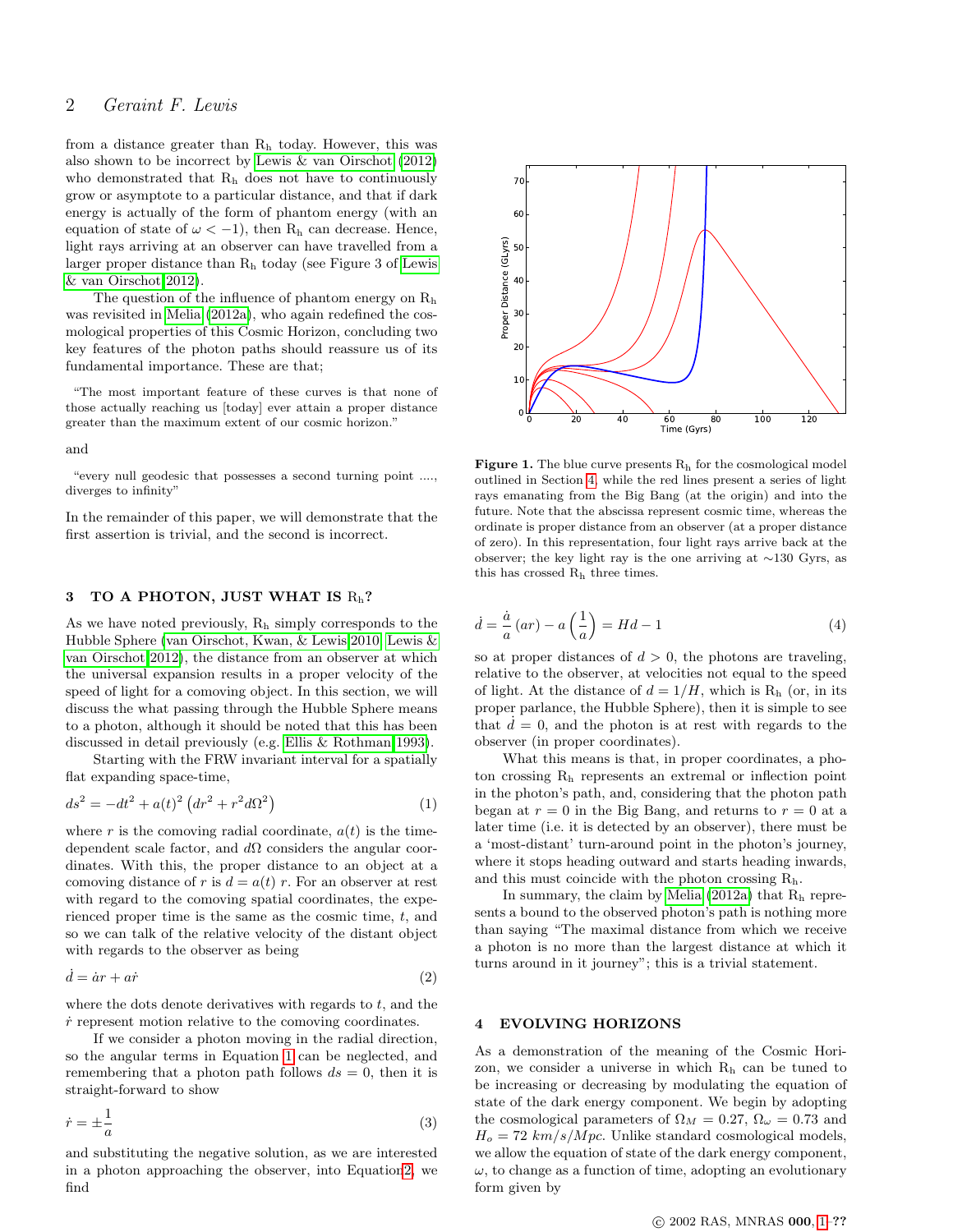<span id="page-2-9"></span>
$$
\omega(t) = -1.1 + \frac{1.43}{1 + \exp\left(\frac{6 - t_h}{0.3}\right)}\tag{5}
$$

where  $t_h = t/(13.58 \text{ GY} \text{ s})$  is the scaled cosmic time; it should be noted that this evolution is not physically motivated and simply provides a model in which we can examine the corresponding evolution of  $R_h$ . With this form, the transition in the form of the dark energy component takes place at  $t \sim 6t_h$ , and the duration of the change over is  $\sim 0.3t_h$ , although the values were chosen for purely illustrative purposes. Essentially, in the early universe, the dark energy component has an equation of state of  $\omega \sim -1.1$ , corresponding to a phantom energy, while around  $t \sim 5t_h \sim$ 65Gyrs the equation of state begins to transition to  $\omega \sim \frac{1}{3}$ , representing the equation of state of a relativistic mass-less fluid, such as photons (see [Linder 1988\)](#page-2-8). Note that given this evolution, expansion means that the universe will become matter dominated in the future, given that the energy density in the now photon-like dark energy component diminishes faster with cosmological expansion.

In Figure [1,](#page-1-4) we present the key properties of this universe in terms of the cosmic time (abscissa) and proper distance (ordinate). The blue curve denotes the evolution of  $R_h$ , whereas the red curves represent light rays which emanate from the Big Bang (at the origin) and travel into the future. The left-hand half of the plot can be compared directly with Figure 3 of [Lewis & van Oirschot](#page-2-3) [\(2012\)](#page-2-3), with  $R<sub>h</sub>$  increasing when the universe is matter dominated, and then decreasing as the phantom energy comes to dominate. However, as the equation of state of the dark energy component evolves towards  $\omega \sim \frac{1}{3}$ , then R<sub>h</sub> rapidly increases.

An examination of the light rays in Figure [1](#page-1-4) show that, in this representation of the universe, all photons head outwards after the Big Bang. Following this initial motion, three of the photon paths then encounter the evolving  $R_h$  only once, and then arrive back at the observer; this can be simply understood as, in proper coordinates,  $R_h$  marks the turning point in a photon's path. One photon path in Figure [1](#page-1-4) does not encounter  $R<sub>h</sub>$ , so that there is no turning point in its path and it does not return to the observer.

There are two additional light rays which cross  $R_h$  more than once. Again, these rays are initially heading away from the origin after the Big Bang, and both of them cross  $R_h$  and begin to head back towards the observer. However, due to the presence of the phantom energy component, both photon paths encounter a decreasing  $R_h$  and the motion is reversed and the paths again move away from the observer; note that while one of these paths appear have a point of inflection, just touching  $R_h$ , it actually does possess two crossings. As the equation of state of the dark energy component is changing and influencing the cosmic expansion, while one photon path escapes to larger distance, the other is again reversed, at a point where the photon passes through  $R_h$  and it now continues its journey towards the observer, arriving at a cosmic time of  $t \sim 130 \text{ GYrs}$ . This is in stark contrast to the claim made by [Melia](#page-3-6) [\(2012a\)](#page-3-6).

It is important to note that the results presented in this paper do not depend upon the specific form of the evolving dark energy described by Equation [5.](#page-2-9) If we consider a universe with single energy component described by an equation of state  $\omega$ , then R<sub>h</sub> evolves as

The Cosmic Horizon is still no horizon! 3

$$
\dot{R}_h = \frac{3}{2} \left( 1 + \omega \right) \tag{6}
$$

and hence for phantom energies, with  $\omega < -1$ , R<sub>h</sub> would decrease, for a cosmological constant ( $\omega = -1$ ) it is a constant, and all other fluids, with  $\omega > -1$ , R<sub>h</sub> increases. If Equation [5](#page-2-9) is modified so that the ultimate equation of state of the dark energy component is  $\omega = 0$ , corresponding to matter,  $R_h$  will increase in the future, similar to the evolution shown in Figure [1.](#page-1-4) Again outward moving light rays encountering this increasing R<sup>h</sup> will change direction and will head back to the observer.

An examination of the discussion presented here should convince the reader that by modifying the equations of state of the energy components of the universe, we could ensure that R<sup>h</sup> oscillates through a arbitrarily complex path, and similarly that photon journeys can be made to arbitrarily change their direction of motion toward or away from an observer. Each change of direction is accompanied with the photon crossing in and out of Rh, which is extremely unhorizon-like behaviour (but precisely what you would expect as R<sup>h</sup> being a turning point in a photon's path).

## <span id="page-2-5"></span>5 CONCLUSIONS

We have examined the most recent claims of the fundamental nature of the Cosmic Horizon, Rh, made by [Melia](#page-3-6) [\(2012a\)](#page-3-6), especially its behaviour in the presence of phantom energy. We have demonstrated that, by modifying the equation of state of the energy components in the universe, then R<sup>h</sup> can be made to grown and shrink arbitrarily. Furthermore, as  $R_h$  represents the location of where a photon changes direction, or goes through an inflection point, (in proper coordinates) relative to an observer, an oscillating photon path can cross  $R_h$  a multitude of times before arriving at an observer. The 'fundamental' property of R<sup>h</sup> in terms of the farthest proper distance from which an observer receives a photon is essentially a trivial statement.

As we have stressed in other contributions (e.g. [Lewis](#page-2-3) [& van Oirschot 2012\)](#page-2-3), the importance and evolution of true cosmic horizons is well understood, as is the mean of the Hubble Sphere [\(Harrison 1991\)](#page-2-0). Other than the trivial, the Cosmic Horizon of [Melia](#page-3-6) [\(2012a\)](#page-3-6) does not present a fundamental limit to our view of the universe.

#### ACKNOWLEDGMENTS

Luke Barnes and Krzysztof Bolejko are thanked for interesting discussions, and Brendon Brewer is thanked for his insights into Python.

#### REFERENCES

<span id="page-2-8"></span><span id="page-2-7"></span><span id="page-2-6"></span><span id="page-2-4"></span><span id="page-2-3"></span><span id="page-2-2"></span><span id="page-2-1"></span><span id="page-2-0"></span>Bikwa O., Melia F., Shevchuk A., 2012, MNRAS, 421, 3356 Bilicki M., Seikel M., 2012, MNRAS, 425, 1664 Davis T. M., Lineweaver C. H., 2004, PASA, 21, 97 Ellis G. F. R., Rothman T., 1993, AmJPh, 61, 883 Harrison E., 1991, ApJ, 383, 60 Lewis G. F., van Oirschot P., 2012, MNRAS, 423, L26 Linder E. V., 1988, A&A, 206, 175 Melia F., 2007, MNRAS, 382, 1917